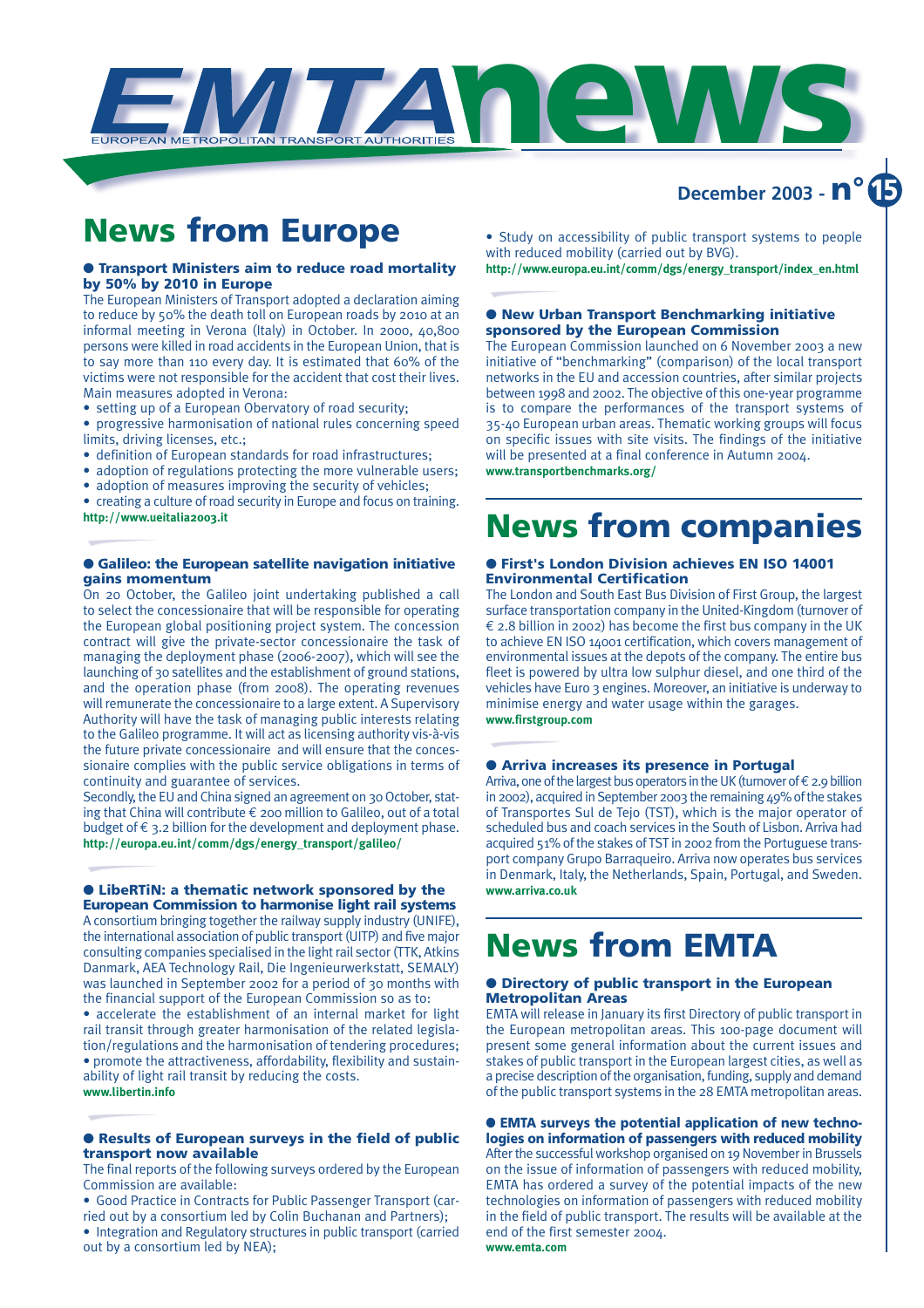## **News from the cities**

### ● **BRUSSELS' metro is growing**

STIB, the public transport company of the region of Brussels, inaugurated in September an extension of metro line 1 towards the western suburbs of the Belgian capital.

The new section is 2.7km long, of which 2km are underground, and its four stations (three underground and one on surface) with central platform provide full accessibility to people with reduced mobility. The terminus station (Erasmus) is located close to a major university hospital, two schools for nurses and several companies. Two P&R facilities are provided: at the terminus station (600 spaces in the future). and at the station close to the highway ring road (1,200 spaces when completed). The cost of the infrastructure amounts to  $\epsilon$  72 million. The tramway line that used to serve the area has been modified so as to serve instead a dense housing suburb away from the metro cachment area.

Further extensions of the metro line are expected in 2005 and 2007. Besides, a new railway station is planned for 2007-2010 at the intersection between the metro line and the railway line Brussels-Gent.

In 2002, the metro, whose network reached 48km with this extension, carried 97 million passengers, that is to say 47% of all passengers carried by STIB. **www.stib.be**

### ● **Success for the first dial-a-ride public transport service in GENOA**

Drin Bus is the first Italian experience of Demand Responsive Transport Service (DRTS) in a big urban network centre. AMT, the public transport company in Genoa (600,000 inhabitants) started operating Drin Bus in April 2002 in two areas.

The new service, flexible in time and space, is devised to meet users needs. It is close to a door-to-door transport service thanks to a high number of bus stops placed in the service areas, with a medium distance of 200m. Drin Bus serves hilly urban areas, highly populated but not served by public transport for accessibility reasons. The service uses a fleet of 7 Mercedes Sprinter minibuses with 8 seats and air conditioning. Buses use methane with low emission levels.

The first results are encouraging: the 1,300 registered users appreciate the service, which in some cases, has replaced the private car (79% of total users reduced their car usage). Drin Bus has a very favourable fare: urban tickets or weekly/monthly/ yearly pass can be used with a little supplement (0.50  $\epsilon$ ) usable for the whole day. The supplement can be bought directly on board. The reservation call is free.

The costs of operation of the system are divided between wages of drivers (67%), cost of operation of the call centre (23%), fuel (2%), maintenance (2%), cost of free phone number (2%) and communications between central and vehicles (3%). Patronage amounts to 45,000 passengers per year. Following numerous requests,

AMT decided to extend the service to the low density urban area of Bolzaneto, where Drin Bus will replace two existing bus lines and will serve a wider area. This new project is closely linked with a recent AMT's initiative called SIDDHARTA (Smart and Innovative Demonstration of Demand Handy Responsive Transport Application to improve the quality of the urban environment) included in the LIFE European program.

**www.amt.genova.it**

### ● **Tramway network is extended and receives quality certification in LYON**

The line 2 of the tramway of Lyon, the second largest urban area in France (1.3 million inhabitants) was extended by 5km with 9 stops in November. The cost of the extension, which is expected to be used by 6,000 passengers every day, reached € 64m.

The two tramway lines, which were inaugurated in 2001, and carry 120,000 passengers every day, have been recently certified after quality standard. These two routes come in addition to the 36 bus routes and the whole underground network (4 lines) which have already been certified. In total, 80% of the passengers on public transport systems now travel on certified routes.

**www.sytral.fr**

### ● **LONDON: new technology and new fares for public transport users**

Transport for London launched in July a new smartcard ticketing and revenue system, called Oyster. The contactless card, which uses radio-frequency identification, can be used on the underground, bus, tramways and national rail services within London. Oyster will bring many benefits to customers:

• easier and faster to buy tickets (via the internet, a dedicated telesales line, new and upgraded ticket machines, local ticket outlets across London);

• reduction of fraud thanks to the possibility to "hotlist" a card lost or stolen;

• smartcard technology enables a wide variety of tickets to be stored on a single card;

• passing through ticket gates at the underground and getting onto buses is easier and quicker.

6,000 buses, 255 underground stations and 28 national rail stations have been fitted with Oyster technology. The introduction of Oyster has been progressive:

• annual and monthly Travelcard and Bus Pass (350,000 holders altogether) were first introduced;

• the introduction of 7-day Travelcards and Bus Pass started in October;

• a third phase will see the introduction of a new pay-as-you-go PrePay product in January 2004.

It is expected that around three million Oyster cards will be in circulation when the card roll out is complete. The Oyster system is delivered by the TranSys consortium, led by Electronic Data System and Cubic Transportation Systems, which has been granted a 17-year contract to design, develop, manage and market the ticketing system. TranSys made a capital investment of £ 200 million ( $\epsilon$  285m) to install the infrastructure under a Private Finance Initiative (PFI).

The introduction of the Oyster Card will lead to a new fare structure for the next four years. As of January 2004, prices will be frozen for underground passengers using the Oyster Card, and fares will be reduced during the week-end. But prices will rise for passengers not using the Card. In the underground, for example, the cost of a Zone 1 Tube single fare will rise to £2 ( $\epsilon$  2.8) for passengers without Oyster, while it will remain at £1.6 ( $\epsilon$  2.3) for those with Oyster. Bus trips in Central London will cost  $7$ op  $6$  1.0) for passengers using the Oyster Card, but  $f_1 \in \{4, 4\}$  for those paying cash. The Mayor also decided that passengers under 11 will travel free on buses as of January 2004.

The aim of this new fare structure is to encourage passengers to switch to pre-paid tickets so as to speed up bus services, reduce queues at Tube stations and to make bus drivers safer by taking cash off bus.

Lastly, the Mayor of London launched a new concessionary fares scheme to help people moving from benefits into work during their first six months of employment. Beneficiaries will be able to purchase discounted weekly or monthly Travelcards. This shall compensate for the high costs related to working in London (housing, transport, child care). The aim of this new scheme is to ease the transition into work and increase the sustainability of employment for people moving into low-paid inhs

**www.oystercard.com www.tfl.gov.uk**

### ● **MILAN: public-private partnership to build a fifth underground line**

The municipality of Milan, Italy's second  $city$  ( $\land$  million inhabitants in the metropolitan area), approved last November the project to build a fifth underground line, that shall open in 2009. The new line will be built and operated via a 27-year concession contract by a private consortium led by the Italian company Astaldi and bringing together Ansaldobreda, Alstom and Torno. The consortium will bring one third of the total cost of the project, expected to reach € 504m.

The line, that will be fully automatic, will cover nine stops over 5.6 km, linking the Garibaldi station and the Eastern area of Monza. Traffic is expected to reach 10,000 passengers per hour at peak time. **www.comune.milano.it**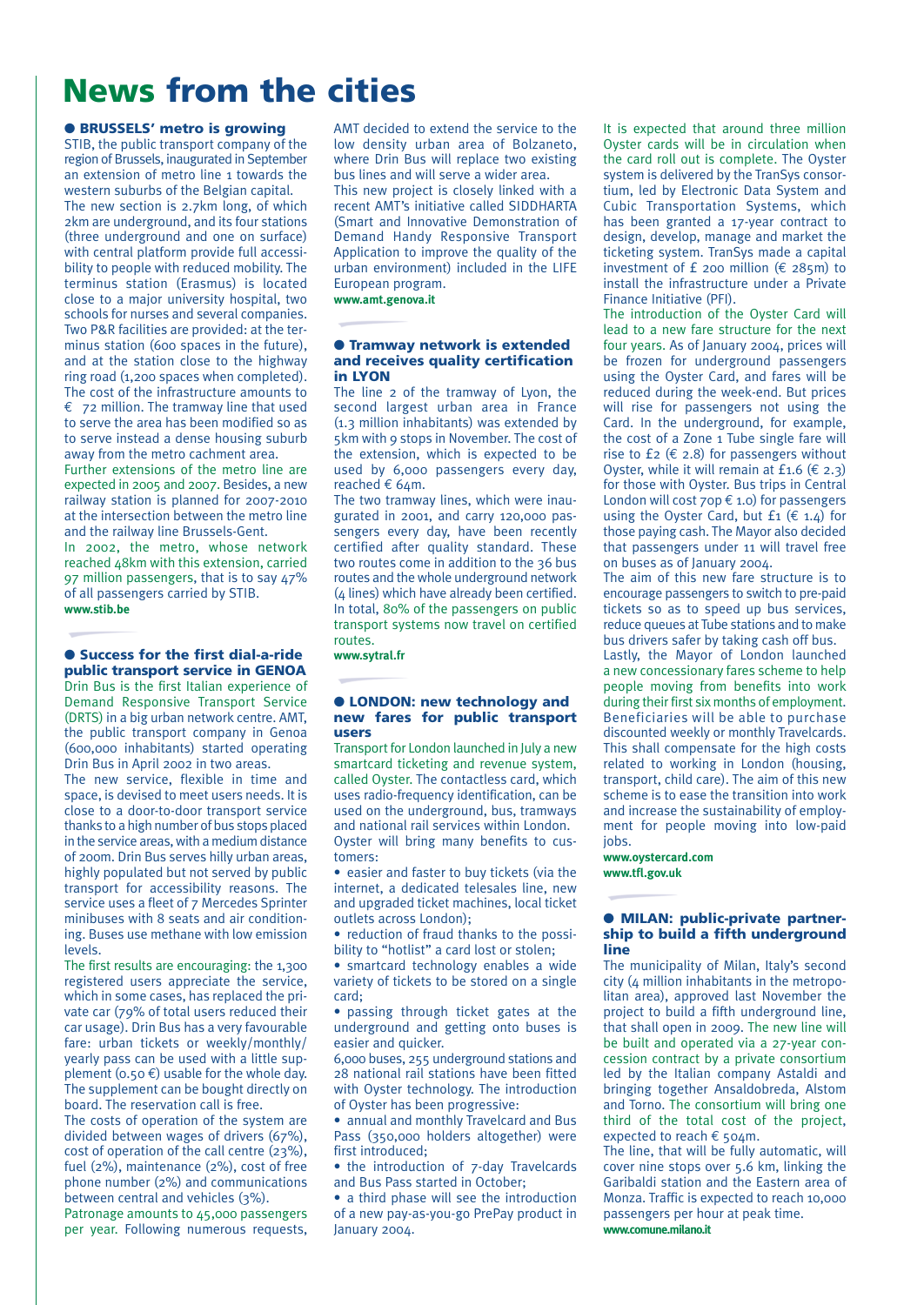## **Focus**

### ● **PRAGUE is granted € 75m EIB loan to extend its metro**

The Czech capital city (1.7 million inhabitants in the metropolitan area) has been granted  $a \in 75$  million loan by the European Investment Bank (EIB) to extend its metro line C by 4.6km and three stations to the north-eastern suburbs. This area is subject of significant demographic and economic development but it is insufficiently served by public transport, with heavy reliance on buses using congested and pollutedroads. The first section of the extension of line C was already financed by the EIB and will be completed shortly.

The new section is expected to carry 30,000 passengers during the peak hour and 30 million passengers per year by 2010. **www.eib.org**

## **News from other continents**

### ● **First fully automatic metro line in SINGAPORE**

Singapore, the South-East Asian City-State of  $4$  million inhabitants on a 600km<sup>2</sup> island off the Malayan peninsula, inaugurated last June its first fully automatic metro line. This route, called North East line (NEL), crosses the island in a 20-km long tunnel with 16 stations. Construction of the line lasted 6 years (1997-2002), for a total cost of € 2.2 billion. The NEL, which comes in addition to two existing metro lines, was planned and built by the Land Transport Authority (LTA), a department of the ministry of transport responsible for planning land and transport developments on the island.

The NEL is operated by SBS Transit, a public company also operating bus routes and taxis in the north-east of Singapore, which was granted a concession at peril.

The 25 trains running on the NEL, built by Alstom, carried an average 170,000 passengers every day since its inauguration, far below the target of 250,000 because some development projects forecast in the Eastern part of the island have not been implemented so far due to the economic downturn in 1997. As a consequence, the operating company is expected to record high financial losses (€ 12 million deficit for 2003), and the government is contemplating to have one single operator for the existing three metro lines, the SMRT public company which operates the older two lines. This merger could lead to economies of scale for the company operating the whole network of 111km.

A second automatic line, the Circle Line, is under construction for a total length of 33km and 29 stations. It will be operated by SMRT.

**www.lta.gov.sg**

### **Introduction of concessions in ROTTERDAM public transport**

### **New legal framework**

The Dutch Passenger Transport Act 2000 (Wp2000), which came into effect in January 2001, has radically changed the way public transport systems are organised in the Netherlands. The Act has introduced a system of concessions that give transport companies exclusive rights to provide public transport services in a given area during a limited period of time (maximum of 6 years except if the contract implies heavy investments into the infrastructure by the concession holder).

Concessions are periodically contestable, and in the future, they will be awarded through competitive tenderings.

### **The situation in Rotterdam**

StadsRegio Rotterdam, the public authority of the Rotterdam Region (600,000 inhabitants) has defined in a list of requirements the principles that should guide the introduction of this new system. The objective is to take advantage of the new opportunities opened by the introduction of market forces, while maintaining quality as high as in the former legal framework. For example, the Region has decided that the concessions shall be tailored as much as possible to the present line network and the geographical scope of the current transport providers.

The Transport Act strengthens the control of concession holders by public transport authorities. Two forms of control can be chosen in theory: control of the "input", or of the "output". In the first case, the contracting authority proposes detailed requirements for the transport supply and defines the routes network and timetables. In the second case, only basic requirements are formulated and the concession holder is financially stimulated to perfom well. The Rotterdam Region has chosen the second way:

• the concession holder is responsible for development of network;

• the concession holder is therefore also responsible for operation costs and the benefits and risks attached;

• the requirements of the authority are formulated in general terms;

• financial incentives stimulate the concession holder to offer an optimal service in quality and quantity.

The Rotterdam Region has defined some basic guidelines for the network structure:

• metro and tram lines are the backbones of the transport network;

• where metro and tram ensure high quality transportation, the bus has only a complementary function.

The bus concessions are devised in a way that there can be no competition with rail networks.

### **Implementation of the scheme**

The Transport Act has divided the implementation of the new legal framework into two phases. The first covers the period until 2003 and does not concern transport systems in areas with municipal transport companies. During this phase, 35% of urban and regional transport services in the Netherlands will have to be tendered out. If this doesn't occur, the Act gives the Minister of Transport the power to force transport authorities to comply with the rule. An evaluation of this first phase is expected before December 2004, and it will be decided on the assessment of the results achieved if the process shall go on or not. If such is the case, all public transport systems, including services operated by municipal companies, will have to be tendered out by  $1<sup>st</sup>$  January 2007.

In this context, the Rotterdam Region has divided its transport networks into four concessions, which have been awarded without competition for the first and last time:

• one concession for metro, tramway and urban buses in the city of Rotterdam, which started on 1st January 2003 and was awarded to current municipal company RET;

• one concession for the urban and regional buses serving nearby municipalities, which awarded to regional bus company ConneXXion until 2004, and which shall be tendered out after that;

• one concession for the remaining regional bus services, which was awarded to ConneXXion until 2006;

• one concession for two bus lines, which awarded to mobility service company Vipre until 2004.

**http://www.stadsregio.rotterdam.nl/**

# **Agenda**

● **7th UITP Conference on Automatic Fare Collection**

4-7 February 2004 - Bologna, Italy **www.uitp.com**

### ● **Road Pricing - The Way Forward?**

Conference of presentation of the ProGR€SS European research project on road pricing.

24-25 February 2004 - London, UK **www.progress-project.org**

#### ● **Integrated Intelligent Transport Solutions Conference**

8-11 March 2004 - London, United-Kingdom **www.iir-conferences.com/iits**